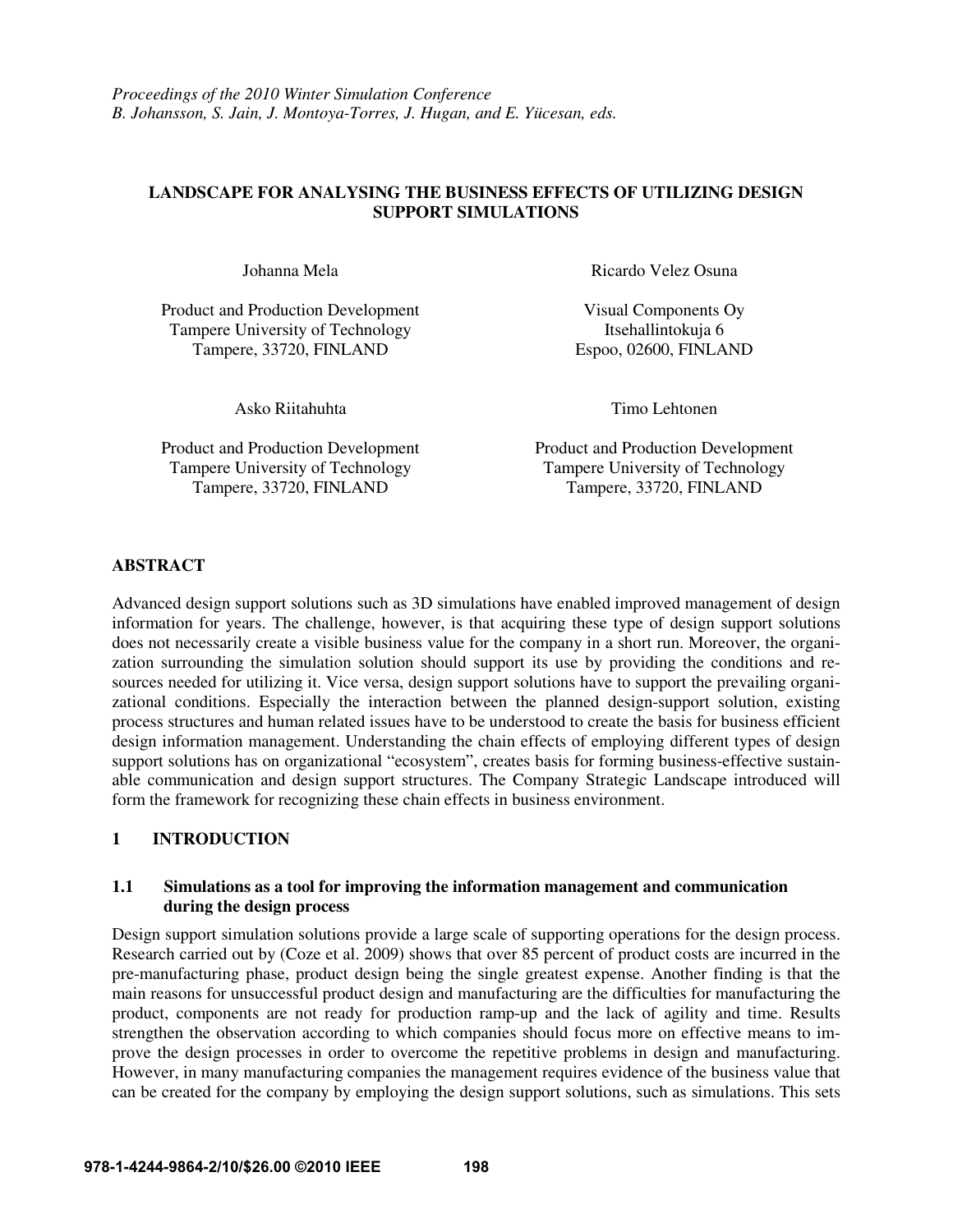the challenges for the operational management to measure and make the potential of simulation solutions in creating business benefits for the company visible.

This paper divides simulations related to design process into three category: Concept development support-, product design & process support-, and design verification support simulations. The main aim of the simulation solutions is the risk identification and elimination, action planning and problem solving during the design operations. Business benefits for the company can be gained with effectively implementing and utilizing simulation solutions to cut the design time, reduce errors in production and to improve the communication during the design process. One common example of the utilization of simulations in the product design are the 3D simulation based communication about the optional structural/component solutions in a product. With the visual representations of the optional solutions, problems in e.g. manufacturability can be detected in early design stage thus avoiding unnecessary remakes and problems in manufacturing. In the design verification simulations, the final design solutions and manufacturability are verified. 3D product model simulations are an effective way of communicating the product properties to different design parties, e.g. to suppliers or production, in early design stages. Product 3D modeling is traditionally achieved by integration of models created in different CAx-systems by different design teams. 3D simulation implementations are then tightly linked to CAx systems in use.

| Concept selection                    | <b>Detailed design</b>                  | Testing/prototyping                | <b>Manufacturing</b> |
|--------------------------------------|-----------------------------------------|------------------------------------|----------------------|
|                                      |                                         |                                    |                      |
| Concept selection aid<br>simulations | Product design &<br>process simulations | Design verification<br>simulations |                      |
|                                      |                                         |                                    |                      |

Г

Figure 1: Classification of the design support simulations used in the paper.

Even though simulations are continuously improving their position as a support function for product design operations, rarely are the business effects of the use of these tools considered as a topic of discussion. Evaluating the impact the simulations may have for the business is a challenging field requiring organizational level understanding about not only the software tools or technical solutions, but the organizational aspects surrounding the use of the tools. In the end, it is the strategic goals of the company which should guide the selection and use of any tools and solutions in design or manufacturing operations. However, very often tools tend to be considered as an absolute value in themselves, without a realistic consideration about the possible value creation or cost effects they have during the design- or the entire product life-cycle. This is especially the case with the technologically evolved simulation techniques and methods where the technical implementation tends to steal the attention from the value creation perspective.



Figure 2: Take is Illustrating how employing a new design support solution in an organization can cause effects/chain effects in several design activities field. If these chain effects are not considered in the light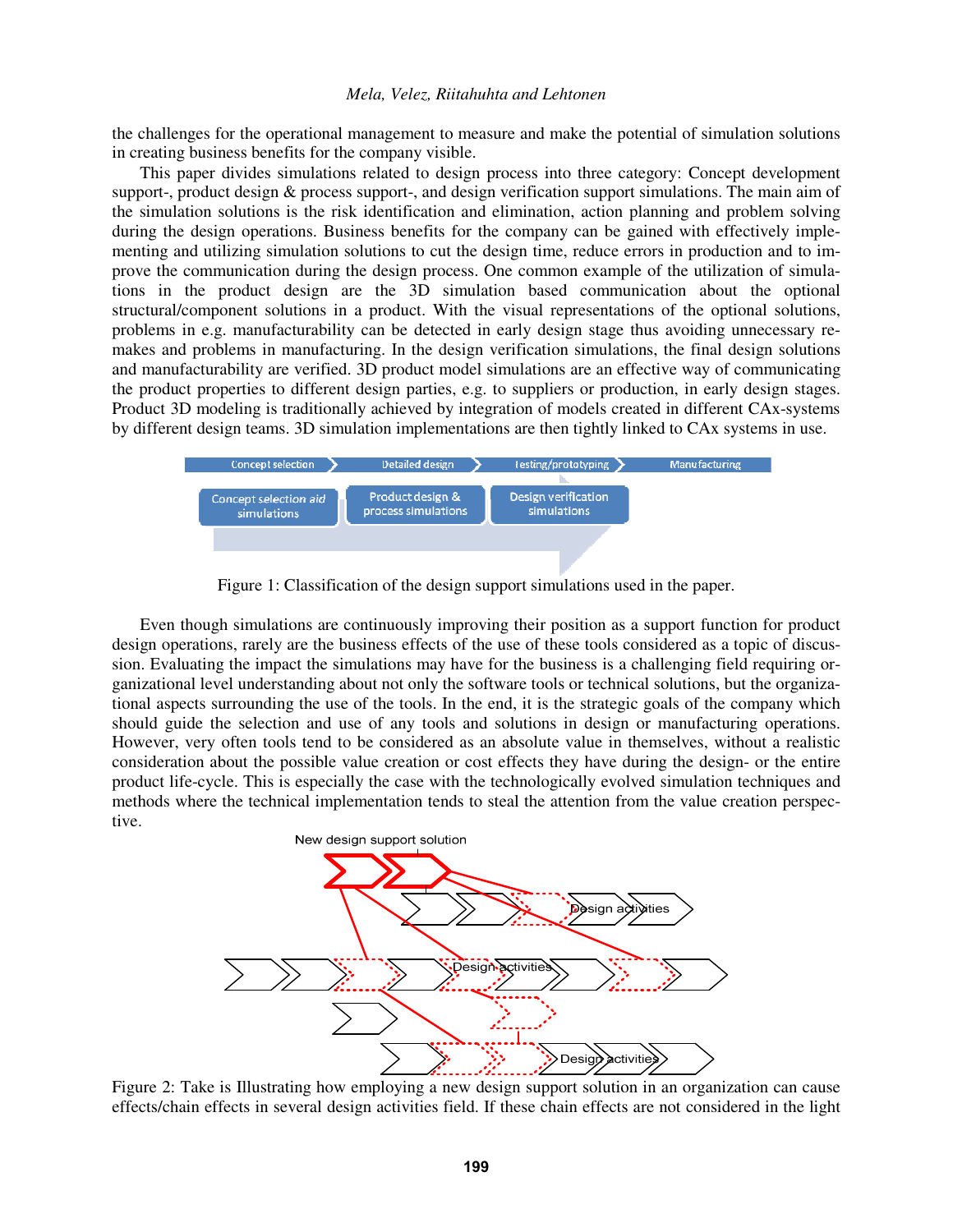of the organizational framework, the result of employing new solutions might end up causing unexpected and even dramatic business effects.

### **1.2 Scope and content of the research**

The paper is defining the landscape for evaluating the business effects of employing new design support solutions in existing design process structures. The 3D simulations solutions field utilized as an aid for design and design communication is used as an example throughout the paper. Examining individual simulation tools is not the target of the study. As a classification of simulation solutions, the division of concept selection, product design process and design verification is used. The basis for viewing the effects of the use of simulations in design process and the organizational challenges in current industrial environments are viewed. The framework for the evaluation of the business effects of new design support solutions as part of the existing design process is introduced and the conclusions are drawn.

The knowledge behind the paper relies on years of experiences of the writers from working in the research, industrial management, management consulting and in simulation fields and for different company cases where simulation solutions have been utilized for improving the design and manufacturing operations, in some of them successfully and in others less successfully. Critical part of the research done during the co-operation with any of the organizations has been to create an understanding about the information landscape surrounding the product design environment. Implementation of product simulations in design requires data and information from different areas of the product organization and it is often the case that the relevant information and data for business effectively harnessing the new design support solutions in use is not easily available, at least not on time.

In the current work, design information is referred to as the kind of product related data, information or knowledge that can be recognized as remarkable for designing and manufacturing the product according to pre-set requirements. Theoretically, all the relevant design information could be "revealed" by unveiling the different processes included to product design.

# **2 CASE DESIGN SUPPORT SIMULATIONS AS A TOOL FOR CREATING BUSINESS BENEFIT FOR THE ORGANIZATION**

## **2.1 Need for defining the business value that can be gained by employing design support simulations**

It is possible to create financial benefits for the business by effectively utilizing simulations to support the design process activities. For instance, physical prototyping and product structure simulations can be replaced with virtual ones up to 100%. Physical prototyping slows down the product development process, and can thus be a major bottleneck. It is also expensive and constraints the number of design alternatives that can be examined. Mere with cost of delay (COD) calculations can point out the substantial effects the simulations can have for the business. Physical prototyping can be even avoided when using effective simulation tools in design.

Experiments and learning can be carried out with simulations without disturbing the design scheduling or real manufacturing system. Alternative solutions can be compared within the system - constraints and possible problems can be identified before actions are taken in a real system. The realistic 3D models and animations can then be used for demonstrations and to train the workers (Nylund et al. 2009). By utilizing virtual product- and assembly simulation techniques, the designers can also model the assembly of a product before the actual product build and ramp-up at the factory, saving time and cutting costs from the design and manufacturing. However, prerequisite for improving these operations by utilizing simulations is the organizational ability to effectively manage, share and re-use product information during the design and manufacturing life-cycle.

Viewing the landscape for evaluating the business effects of the utilization of simulations in design is also obviously relevant from the manufacturing perspective. According to (Vos et al. 2001), assembly op-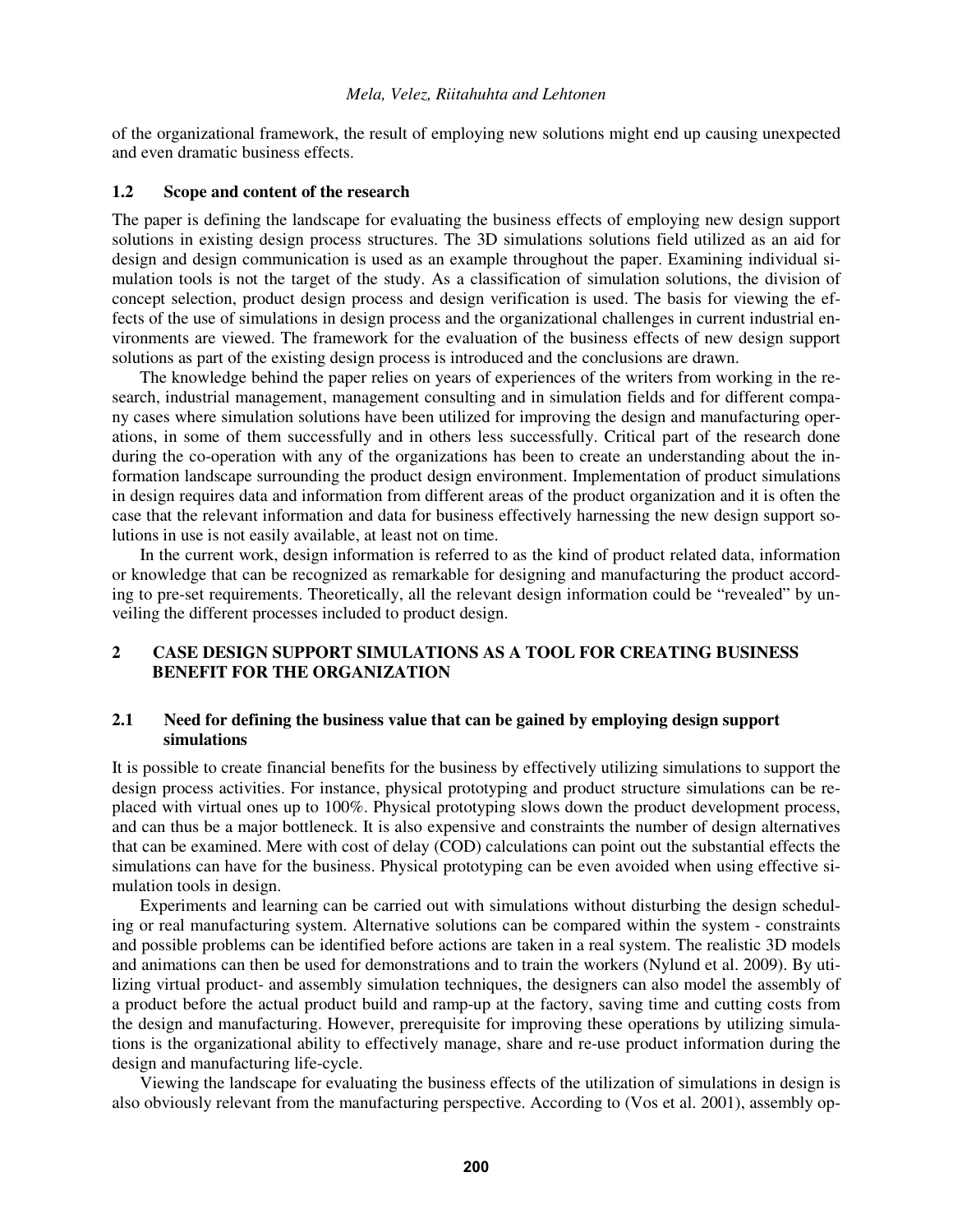erations take more than 50% of the total production time and about 20% of the total unit production costs. Assembly is a labor-intensive sector and labor costs form a major part of the assembly costs. Thus assembly is often the weakest link in the whole production process. Assembly is also the production step closest to the customer needs. Changes in the customer demands have to be anticipated in the assembly process planning (Fowler and Rose 2004). Effective communication of manufacturing issues such as ability to assemble a certain design plan is a critical cost factor during the product process. By using product simulations in an early design stage, the assembly information of the design can be included to the design process in such way that they replace the time consuming and expensive product builds and remakes in the production. Substantial part of the benefits from utilizing simulations (in this case also) comes form the improved design communication mode.

In projects implemented with large design/manufacturing organizations by the authors during the past 5 years, several benefits from the simulations for the product processes have been recognized. Centralized product design data management and updates via 3D simulation system enabled gaining right information, to the right place, at the right time. Reduced the number of late design and manufacturing changes and reduced prototype builds and physical builds for manufacturability testing created substantial time reductions for the companies. Overall, the time from concept to prototype and number of prototypes was reduced which enabled faster time-to-market. Also, the assembly time was reduced by strengthening the company's ability to anticipate the challenges of production in early design stages. The analyses that can be implemented with simulations are e.g. time analysis, feasibility of assembly, ergonomic impact, and product reliability verifications. This leads to less parts, easier process steps, feasible assembly sequence, simpler tools, lower field failure rate, lower repair costs and eventually increased customer satisfaction. Information created during the design simulations could be utilized in production in user instructions and in training. These points out the relevance of simulation solutions as information management tools.



Figure 3: Representing some of the possible benefits of employing 3D simulations in design. Outer circle describes the effect, middle one examples of the indicators and the innermost the business effects. As in-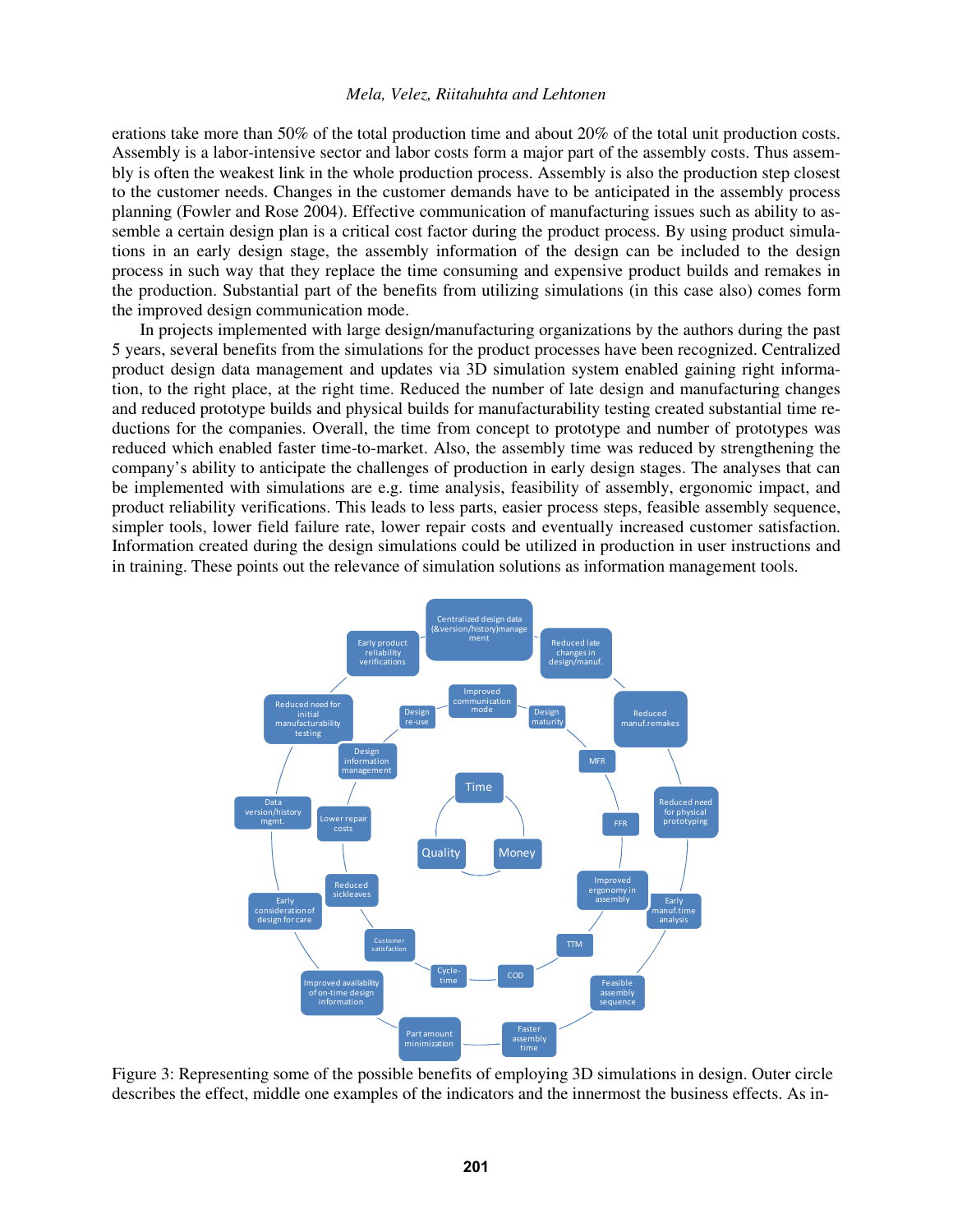dividual statements these improvement areas do no yet indicate the business benefit a new solution has to offer. When the chain effects from effect to value (time, money, quality) are revealed the evaluations of the business effects are enabled.

All of the issues recognized in the company cases can be identified to create benefits either in the form of time reductions, improved quality or decreased costs due to the first two. If employing design support simulations in the operations of the company can evidently be pointed to create value to the organization, it can be stated that the simulation solution has a business value. Value however, does not have to be shown in decreased design or production costs, but it can appear in other forms of valuecreation during the product life-cycle. Example of this type of value is e.g. increased market attractiveness of the product due the improved quality or faster time-to-market. This refers to better product information management in order to achieve better planning and control of design and manufacturing activities and more effective utilization of advanced design tools. (National Research Council 1998)

## **2.2 Evaluating the business effectiveness of the design support simulations – creating visibility for the design activities**

Understanding the cause-effect chains leading to recognizable business benefits, such as time, money and quality, requires understanding about the ways in which design support simulations are connected to different design activities. Figure 4 and table 1 show an example of the effects of employing 3D simulations in design, leading to business effects potential for creating business benefits.



Figure 4: The benefits that can be gained by utilizing simulations in product design are often resulting from chain effects between the design activities. Figure shows examples of the effects the new design support solution can have for different design activities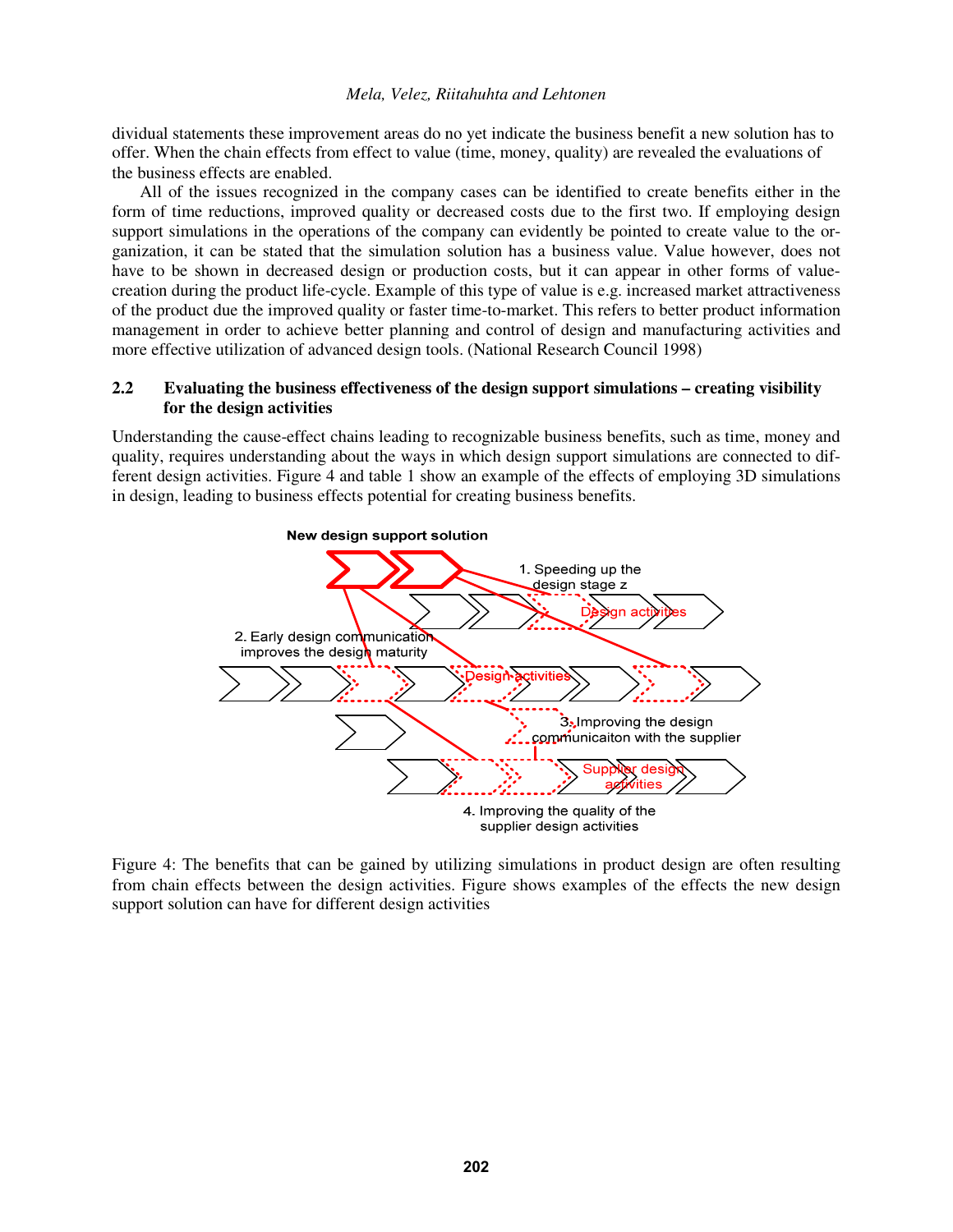Table 1: Simple example of the effect chain factors of employing new design support system. Primary effect (1.-4-) caused by employing new design support solution as part of the design process should lead to measurable business effects which can be indicated in form of costs, time and quality.

| <b>STARTING POINT</b>         | <b>EFFECTS</b>                       | <b>CHAIN EFFECTS</b> | <b>BUSINESS EFFECTS</b> |
|-------------------------------|--------------------------------------|----------------------|-------------------------|
| Simulations enable global on- |                                      |                      |                         |
| time design communication     |                                      | faster design        |                         |
| mode                          | 1. Speeding up the design stages z/k | time                 | COD, TTM,               |
|                               |                                      | ramp-up              |                         |
| By utilizing simulations sev- |                                      | time/quality,        |                         |
| eral design stages can be     |                                      | manufacturing        |                         |
| started/communicated earli-   | 2. Early design communication im-    | quality/customer     | MFR, FFR, TTM,          |
| er                            | proves the design maturity           | satisfaction         | COD cycle time          |
| With 3D simulation based      |                                      |                      |                         |
| design data sharing the sup-  |                                      | early supplier       |                         |
| plier can be included to      |                                      | involvement, de-     |                         |
| process earlier in a way that | 3. Improving the design communica-   | sign maturity,       |                         |
| supports information security | tion with the supplier               | design time          | MFR, TTM, COD           |
| While suppliers have the      |                                      |                      | MFR, TTM, long          |
| access for early design data  |                                      | value network        | term effects: com-      |
| and the supporting systems,   |                                      | improvements,        | petitive advantage      |
| the better design maturity is | 4. Improving the quality of the sup- | agility in the       | in value network/       |
| enabled.                      | plier design activities              | competition          | partnerships            |

## **2.3 Current challenges in utilizing design support simulations business effectively – lack of visibility and fractured information and knowledge management practices**

Several benefits from utilizing the simulation techniques in design have been recognized. It is a case related matter though, whether this benefits can be translated into monetary- or otherwise measurable form. The challenge is that even though it can be stated overall, that simulations can create benefits in form of time, quality and costs, organizations lack the systematic evaluation processes to verify these benefits. One of the today's industrial paradigms is also that even though companies might have the latest technology and applications in their hands, they do not succeed in utilizing them in an effective manner. This makes the evaluations of the business effectiveness of the selected solutions very challenging. The main cause for this often relates to the lack of common practices for design/product information management, sharing and -reuse inside the product organization. The challenges appear especially in form of fractured information sharing practices inside the design/manufacturing organizations and the entire network. Problems also occur in overlapping non-centralized internal process structures and in process -based operation modes which limit the possibilities for practicing effective information management.

Besides of direct information management challenges, the implementation level problems in existing simulation solutions still occur. Although several commercially available simulation tools are available on the market, with wide range of capabilities, several barriers for wide adaptation still exist. The main barriers recognized by (IMTI 2003) includes inadequate simulation capabilities when fidelity of the simulation codes and the ability to simulate complex phenomena is often poor. Usability of simulation systems often requires substantial modifications and expert knowledge is needed to perform the simulations. Also lack of simulation synthesis – integrating multiple codes or designs into the simulation environment is usually impossible. High cost of developing tailored simulation capabilities plus psychological and sociological barriers against the acceptance of simulation tools have been recognized as a barrier for the wider acceptance of the product simulation systems. (Vos 2001)

 As pointed in figure 5, the successful employment of design support simulations and information systems overall requires consideration of the people, processes and IT systems landscape. Often, especially in engineering based expert fields, IT solutions steals most of the attention and only little consideration is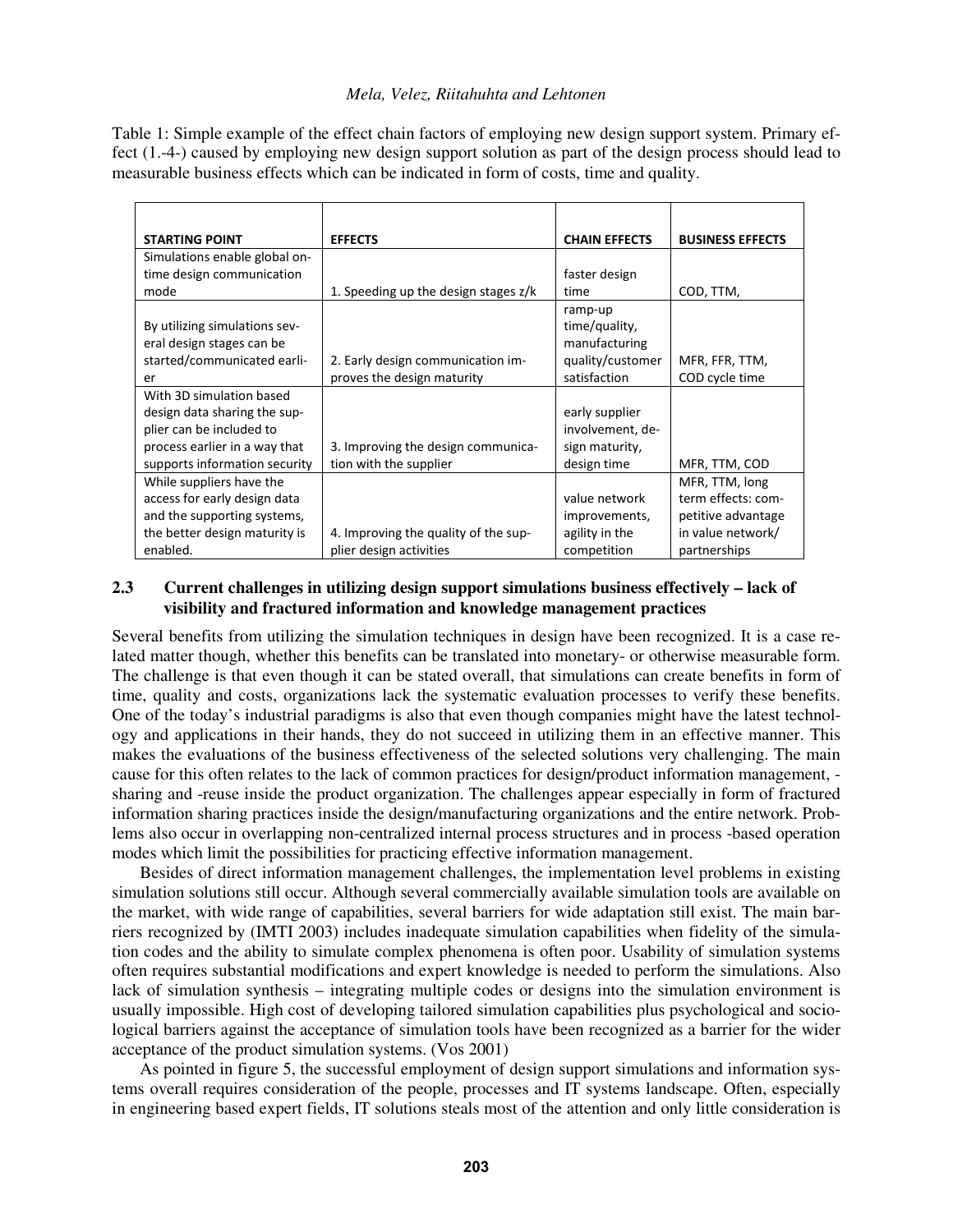put on the fit of new IT solution into the social environment such as human attitudes and competences. Moreover, if the new solution is not viewed against the organizations' process structures, the rooting of new solution base for the existing organizational structures will be more expensive and time consuming.



Figure 5: Current organizational practices for utilizing the simulations solutions in the design process often lack the underlying understanding about the interaction between processes, people and information systems. This leads to inadequate information management in which the rooting of new solution for the existing structures is challenging and the product information cannot be managed, shared or updated properly.

## **2.4 Underlying information management challenges – a case example**

A good example of the challenges in design information management, for which figure 5 also refers to, was indicated in the research project launched in 2009 by Tampere University of Technology with several industrial companies. The conditions for capturing and managing critical product information were examined. The research viewed the organization- and process structures in the design production phases of the product life-cycle as well as the information systems in use for managing the critical information related to the design and production life-cycle of the product. The target was also to chart how the design information is really shared in the organization, especially between the design teams and production. The research was implemented partially inside the companies by interviewing people from R&D and manufacturing representatives, charting the organization intranet and information systems in use and discussing with R&D and operational management. The current operational practices for managing and transforming the design information were mirrored against the organization strategy to create a deeper understanding of the correspondence between the strategies and operations. Figure 6 points out a common individual situation of the inadequate utilization of the simulation tools in the design process. The design data needed for forming and updating simulations is transformed from CAx systems through varying routes and the data management and updates are fractured.



Figure 6: A case situation of the fractured product information sharing practices between CAx product modeling and simulation tools. (Järvenpää 2010)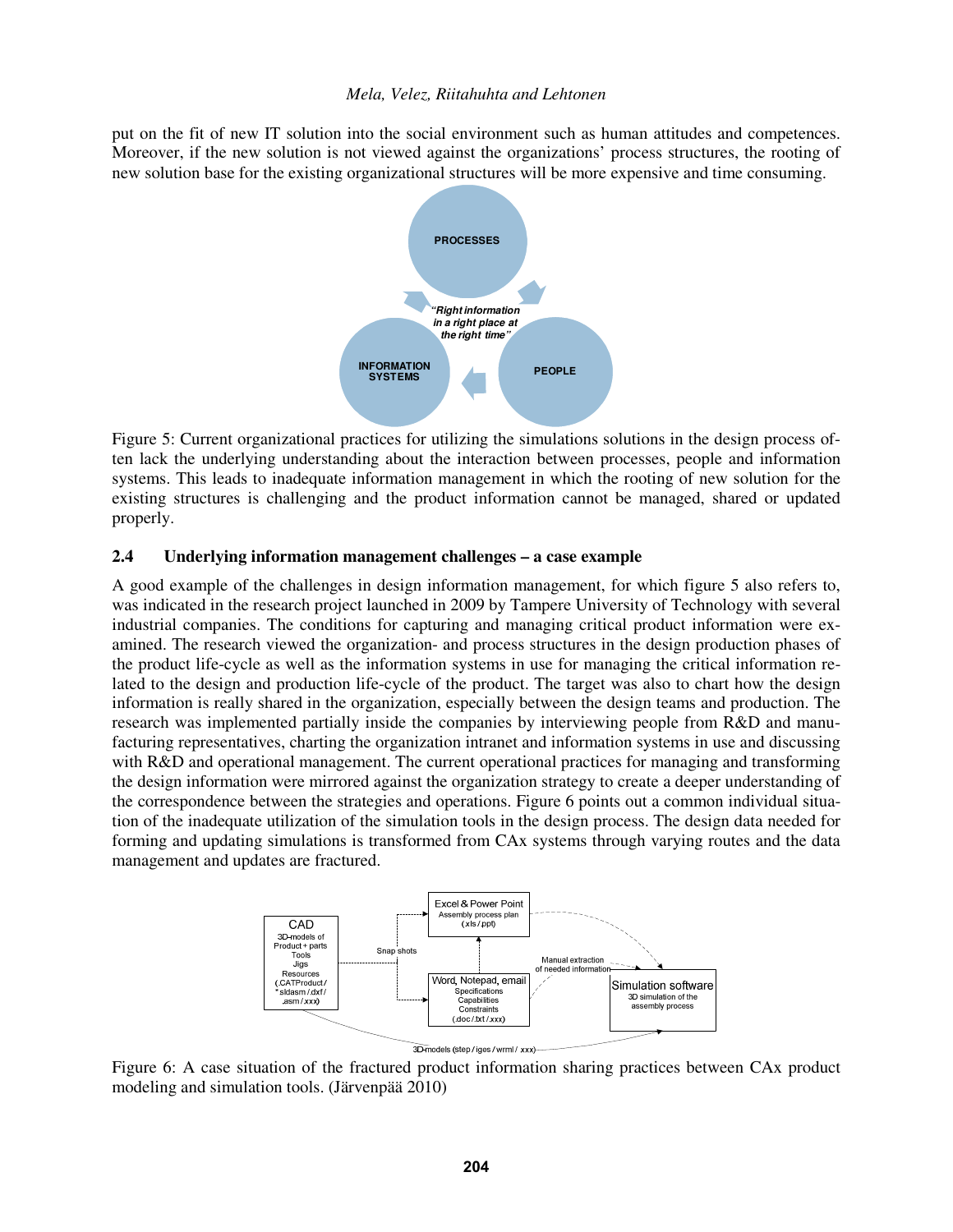The lack of simulation synthesis often appeared as one of the biggest barriers for deploying simulations in product design in a business-effective manner. The lack of common use practices in using the information systems appear in many forms. In some cases the component manufacturers are using different CAx software which causes problems in creating matching formats for the simulation systems. If CAx data is transferred from one system to another (with e.g. STEP) unwanted filtering and other altering of data occurs. Interoperability issues between the CAx systems and simulation solutions may form an obstacle for an integrated simulation data management.

 Several other examples of the challenges for effectively utilizing simulations in design exists. The common characteristic for most of the challenges however is that they usually relate to information and knowledge management issues which on the other hand cannot be completely understood without viewing the organizational landscape surrounding the problems. Moreover, the human related issues play a big part in understanding the source of the problems.

## **3 LANDSCAPE FOR VIEWING THE CHAIN EFFECTS FOR EVALUATING THE BUSINESS EFFECTS OF EMPLOYING THE DESIGN SUPPORT SOLUTION**

When the business aspects of the utilization of design support solutions are considered, understanding the interaction of IT, processes and people is not enough. The underlying business landscape surrounding the organization specific design environment has to be understood. Figure 7 is called the Company Strategic Landscape (CSL). It describes the business viewpoint surrounding the product design and manufacturing processes. The business effectiveness of the utilization of simulation solutions in design can be evaluated by how it supports the strategic goals of the organization (figure7: CSL) and the existing process/human environment (figure 5: IT, processes, people). In the CSL landscape, employing the 3D simulations may have an effect on several fields. Mainly in the field of product- and process structuring, and especially as a tool for improving their interaction, but also in organizational structuring, e.g. in the area supplier communication.



Figure 7: Company Strategic Landscape is illustrating the critical domains in a product design process. The business value of the design decisions can be viewed in the frames of the six domains represented in the picture, and their successful interactions. CSL is based on the work of (Lehtonen & Juuti 2006).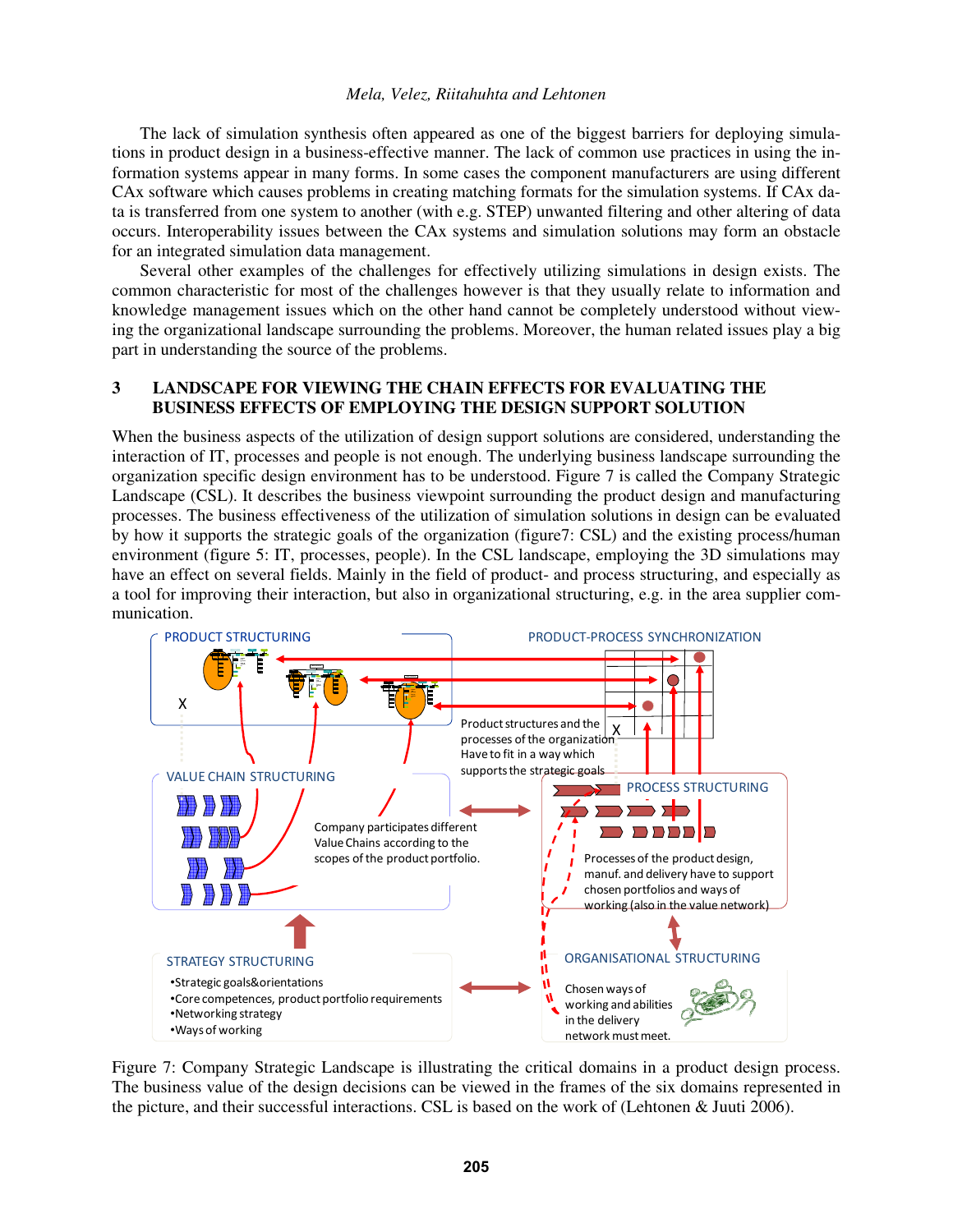## **3.1 Process and human related landscape**

Besides of the aspects represented in figure 7, the human related factors have to be viewed when the business-effective utilization of simulation solutions is considered. Internal processes of the organization mediate the product related information among different teams as well as between the different (as we call them) "hierarchical" levels of the organization. By this it is referred to the different administrative and operational human related structures that have to be considered when designing and manufacturing a product. During the years of co-operation with various especially large organizations, it has become apparent that in these "multiple matrix" -type of human related information structures, the design and product information is "flowing" through the different teams, units and design/manufacturing life-cycle phases but also through strategic, operational and e.g. marketing levels which all might include people from the same teams. The information flows can be divided in two classes, horizontal and vertical product information flows (see Figure 8). Certain "cornerstones" also can be recognized, mediating the critical information flows and appearing as a backbone (or a multi-dimensional network) carrying the core product and design information. These cornerstones can be e.g. process "milestones", "key action points" or individual employees of the organization.



Figure 8: Illustration of how organization may contain several abstraction levels of product and design information. "Hierarchical" levels refer for instance to levels like corporate administration, marketing and operations which all can represent very separated information management entities in the organization information exchange culture. "Information mediating cornerstones" inside the same hierarchical level refer e.g. to different teams inside a marketing level through which the critical design/product information is flowing during the design process. This observation sets certain requirements for creating an understanding about of the product and design information structures. The information on the other hand is mediated by the organization processes flowing through the different teams and the hierarchical levels of the organization.

Though the strategic linings set by the organization management should guide the product and design information flows inside the organization, they do not necessarily set the guiding frame that would define the operational practices in design and manufacturing. This is typical phenomenon for the multiple matrix -type of organization structure.

# **3.2 Evaluating the business effects of employing a design support solution – case: simulations for design**

Company Strategic Landscape can be used as the first framework for evaluating the fit of simulation solutions for the needs of a certain business. Traditionally, the fit of simulation solution is evaluated mainly from its technical implementation in design or manufacturing -perspective with a little consideration of what are the true business effects of the decisions. The person(s) responsible of acquiring the simulation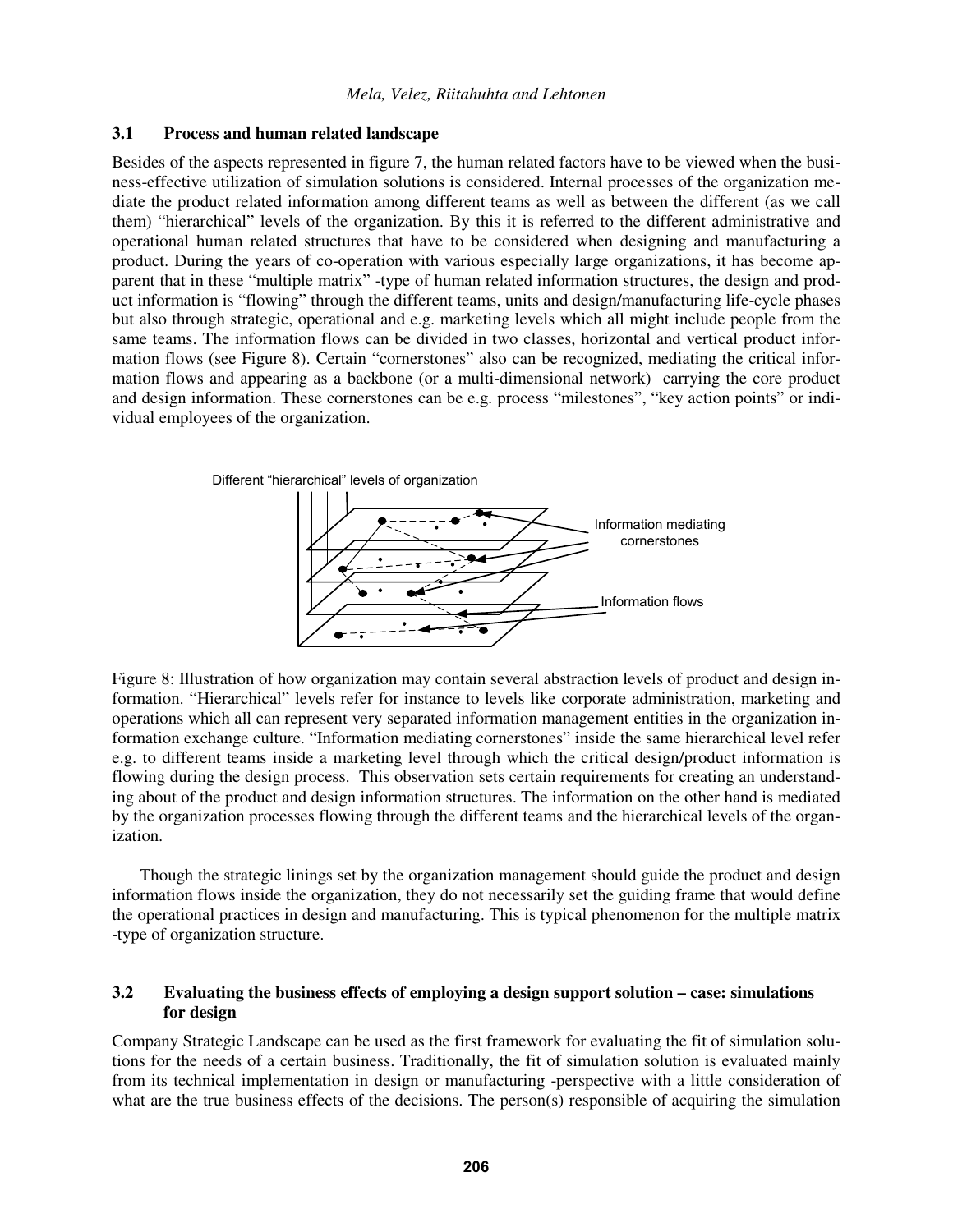tools usually represents merely a narrow perspective of the needs of the organization. Depending on the individual characteristics such as educational background, personal interests or the position in the organization, the person making the simulation tools and solutions acquisition might e.g. have tendencies to buy the cheapest or technically most advanced simulation solutions despite the true needs of the company. Figure 9 points out some of the most critical issues which have to be viewed when selecting the proper simulation solution for supporting the business needs of the organization. By viewing the business through CSL framework, different viewpoints for using the simulations in design can be culminated in form of questions that need to be answered.



Figure 9: Some of the most critical decision support questions for selecting the right kind of simulation methods and tools for the business needs of the company. The CSL forms a landscape in which the fundamental questions related to the business potential of the new solution scenario can be structured. The questions are formed by viewing the needs of CSL domains and the needs that are formed by the communication requirements between the domains.

The human related issues, especially usability, acceptance and accessibility have to be considered when selecting the proper simulation solutions. Employees of the company are always the key factor for making successful business. The co-operation of the authors with several industrial fields has been pointing the lack of organization-wide common instructions for utilizing information systems often being the prevailing situation. Different teams of the companies are even in some cases using varying software for the common design information streams management. For instance, the personal preferences may lead certain employees to use Excel and email instead of the latest visual design support tools or product information management software integrated to company's intranet. Also, the responsibility sharing and roles inside the organization are often blurry. Obscurities occur of who should be responsible and/or perform the design support tasks, especially when it comes to managing the product data from different sources. Caused by this type of phenomenon, the full potential of the design support solutions is often not exploited.

In the end, all the questions presented in figure 9 have to be viewed through the interaction between people, processes and information systems of the company. This creates the basis for forming a deep understanding about the true design support needs of the organization hidden behind the needs of individual people representing their individual schemas and beliefs rather that the objective viewpoint targeting to improving the business.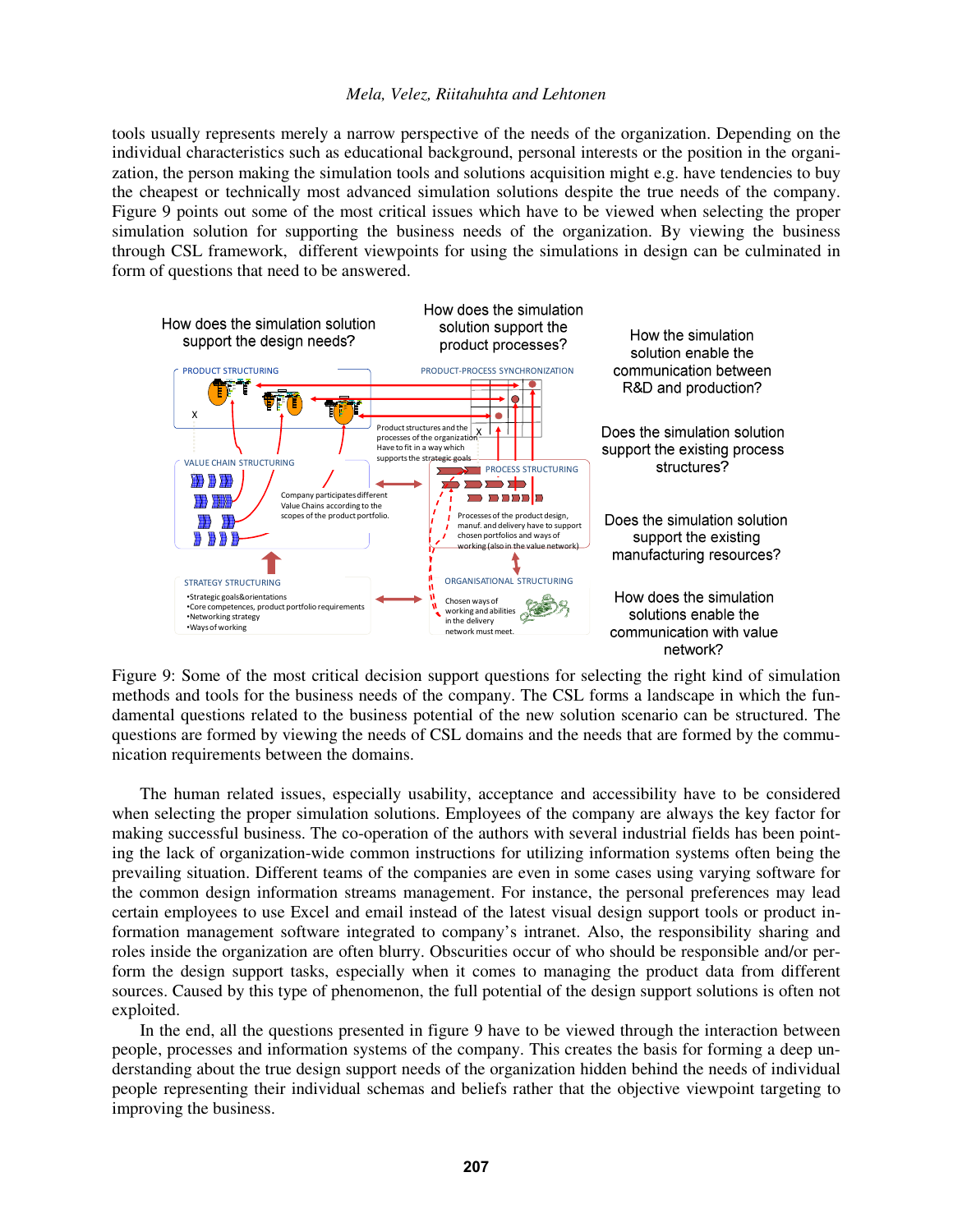# **4 WRAPUP**

It is stated that if employing a new design support solution in the existing operations can evidently create value to the organization, it then can be stated that the solution has a business value to the company. The business value can appear in different forms and an understanding of these forms should be created by viewing the business and operational landscape surrounding the planned solution. A framework for viewing the new design support solutions in business context then has to be created. Without the framework, organizations lack the competence and context for carrying out a systematic evaluation process in order to verify the benefits that can be gained by employing new solutions as part of the existing processes and human resource structures. Company Strategic Landscape was presented to indicate how the challenges arising from the business needs of the company lie behind the selection of the proper design support solutions for the need. CSL approach then serves as the first step for creating an understanding of the business needs behind the decisions. "Visionary manufacturing challenges" -report (National Research Council 1998) stated that the global trend is towards the state in which the information and knowledge, on all aspects of manufacturing enterprises and the marketplace, is instantly available in a form that can be effectively assimilated and used for decision making. The authors of this paper state that during the last ten years, it has been shown that advanced 3D simulation solutions represent one of the main tools of this trend. With the aid of simulations, the gateway for all product and design related information and for the global communication between different stakeholders of the product and design processes is enabled in a visual way which breaks the barriers of cultural and language areas. In figure 10, the true relationship of importance between the IT systems, processes and people is indicated based on the experiences when cooperating with tens of companies during the last ten years. In the end, no IT system saves us from poor management of processes and, first of all, people which are the most important factor for making any business successful.



Figure 10: Based on the view created by the authors, the importance of human related factors is highlighted while it is stated that the value creation capacity of the IT solutions is fully dependent on the quality of its integration with process and human resources of the organization.

 Increasing requirements for sustainable and dynamic design information management abilities in global competitive environment imply a new level of knowledge that is currently unavailable in many organizations. First of all, the transformation to new design information management mode requires a change of mindset towards more inclusive viewing of the organizational structures, even the ones not so visible for everyday operations or for the strategic decision making level.